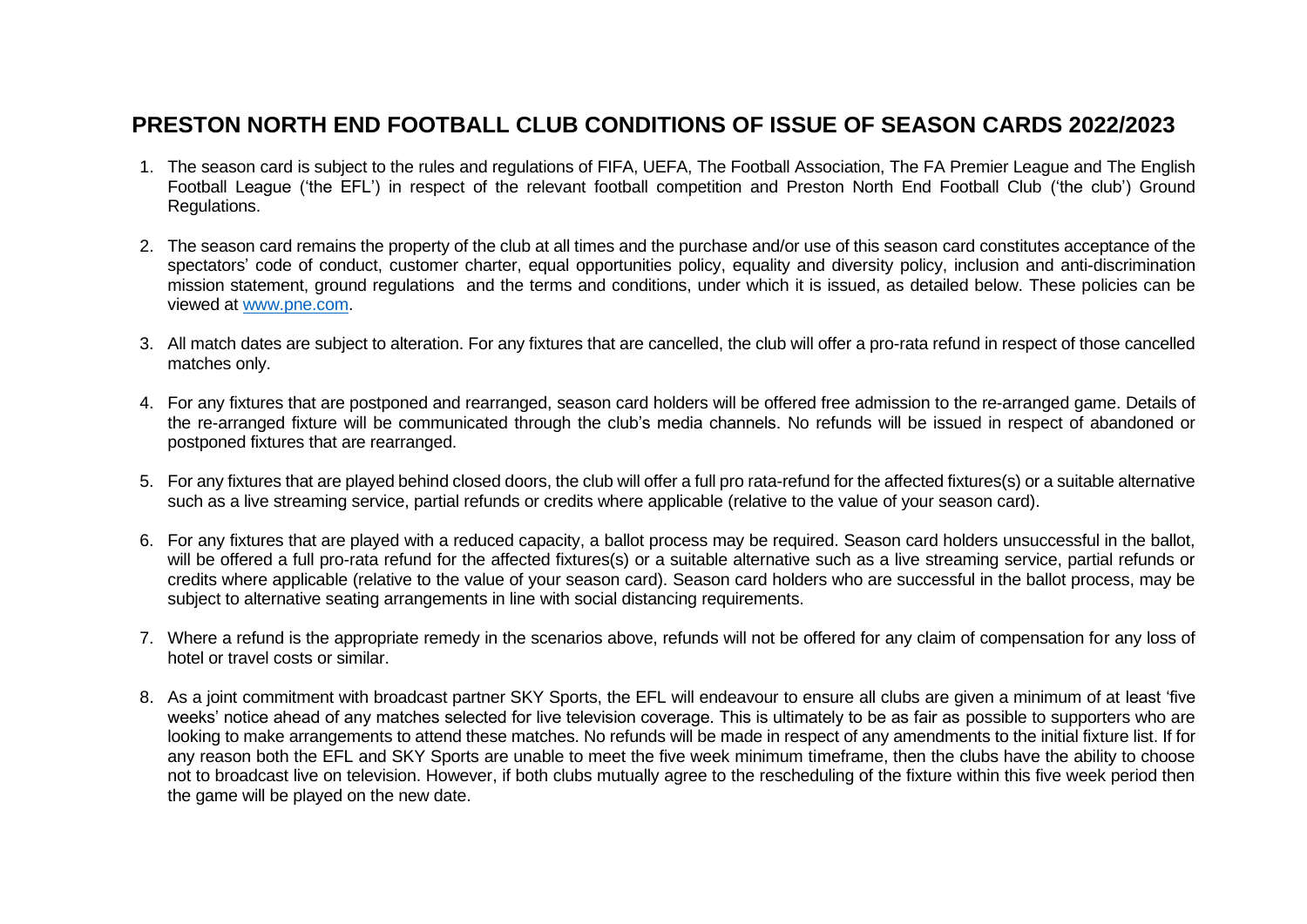- 9. All season tickets are non-refundable.
- 10. No refunds will be made in respect of any individual fixtures unused on the card due to your own personal circumstances.
- 11. The season card admits the holder to all EFL match fixtures to be played at Deepdale where fans are permitted, upon presentation of the card. This does not include any Play-Off, cup competition or friendly matches that may from time to time be played at Deepdale.
- 12. The season card must be produced at the turnstile and scanned on the reader in order to gain entry.
- 13. The club is not responsible for replacing season cards which have been damaged, lost or stolen. All season cards which have been damaged, lost or stolen will be replaced at a cost of £10.
- 14. The season card is for the personal use of the named card holder only and is strictly non-transferable. The sale of a season card is strictly forbidden.
- 15. Providing there is no reduced capacity or social distancing restrictions in place, season card holders must occupy the seat allocated and indicated on the front of the card. Spot checks will be carried out throughout the season. Season card holders may be subject to alternative seating arrangements in line with social distancing requirements.
- 16. Changes of address must be notified to the club's ticket office at the earliest opportunity.
- 17. In the event of a forgotten or misplaced season card, a duplicate ticket will be issued from the ticket office which will invalidate the season card for the fixture in question. Reprints will only be issued a maximum of five times per season card before a £10 admin charge will be incurred.
- 18. To regrade or relocate a season card permanently or for a single fixture, to an alternative age band or area, the transaction must be completed in person or over the phone. The relevant upgrade fee will be applicable. Such request may be refused at the club's discretion due to capacity restrictions or social distancing guidelines.
- 19. The allocation of ticket priority for away games will be announced via the club's media channels. In most circumstances priority will be given to Ambassador season card holders, then to supporters with a required number of loyalty points, followed by general sale. Decisions will be based on the opponents, the profile of the fixture and the allocation of tickets received. Information will be conveyed to supporters via the club's media channels.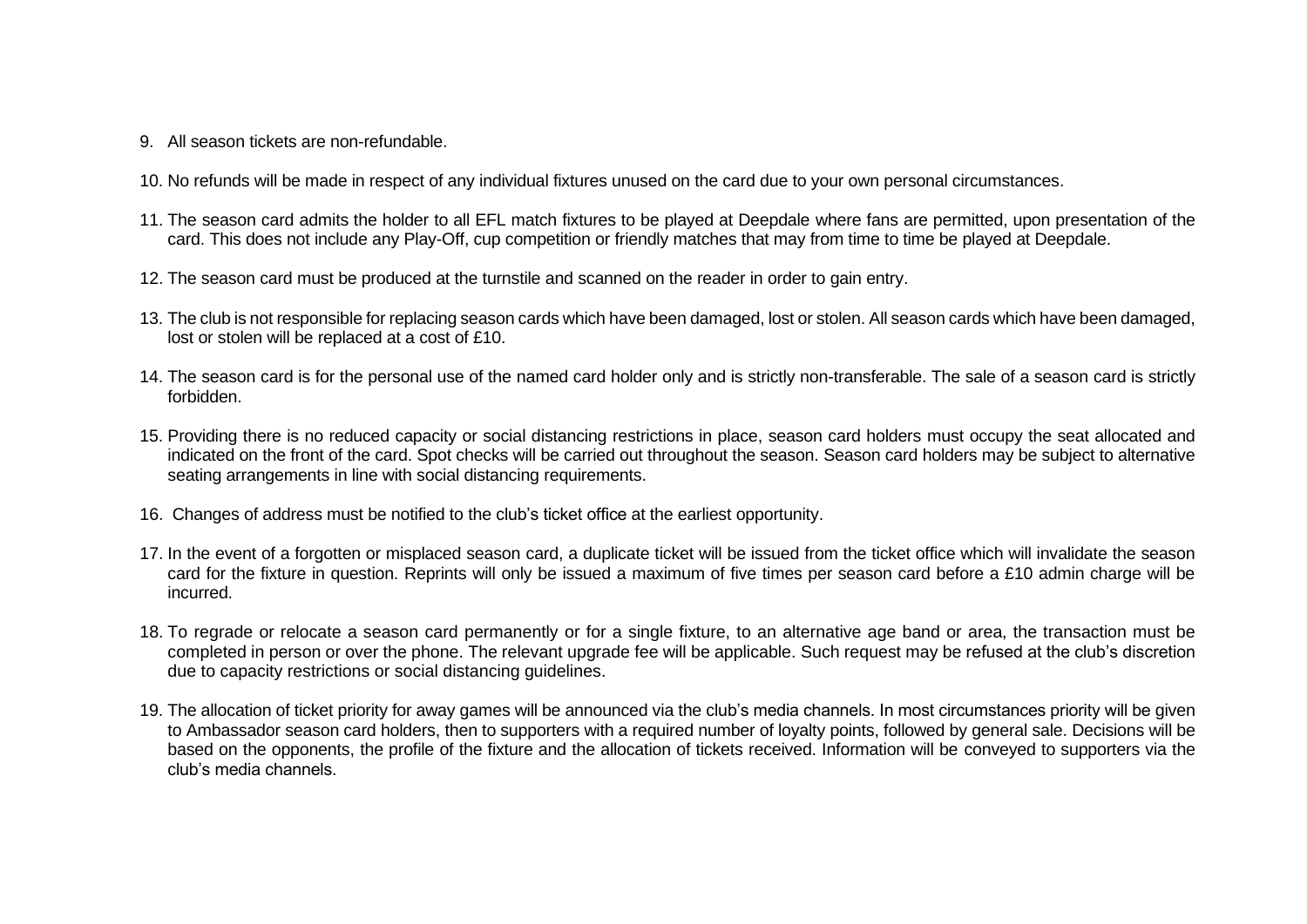- 20. The club reserves the right to re-designate any area of the ground whether that be for capacity restrictions or social distancing guidelines, or to visiting supporters or otherwise. In such an event season card holders who are affected will be allocated a ticket for the relevant match in an alternative section of the ground.
- 21. The club accepts no responsibility whatsoever if the seat to which this card refers is affected by adverse weather conditions.
- 22. All persons entering Deepdale (or any other ground to which admission is permitted with this season card) must comply with the ground regulations (copies of which are displayed within the ground) and with the rules and regulations of the Football Association and the EFL as they apply from time to time.
- 23. Entry to Deepdale (or any other grounds to which admission is permitted with this season card) shall be deemed to constitute unqualified acceptance of all rules and regulations. The club reserves the right to eject any person from the ground who fails to comply with such rules and regulations.
- 24. Any season card holder who;
	- a. Breaches the regulations or who;
	- b. Acts in any manner detrimental to the club;
	- c. Persistently stands in seated areas or climbs over or on any seats;
	- d. The club reasonably believes has sold their season card to another person;
	- e. Misuses the season card under any of the terms and conditions;
	- f. Is the subject of a restriction order under The Football Spectators Act; 1989 and who has acted in any way that such an order could have been made or applied for; may, at the club's discretion, be ejected from or refused entry to Deepdale (or any other ground to which admission is permitted with this season card) and/or have the season card cancelled for part or all of the remainder of the season, with no compensation being payable for any unused fixtures.

The following are offences under the Football (Offences) Act 1991 and are strictly forbidden:

- The throwing of any object within the ground without lawful authority or excuse;
- The chanting of anything of an indecent or of a discriminatory nature;
- The entry onto the playing area or any adjacent area to which spectators are not generally admitted without lawful authority or excuse.

Any spectator who commits any of the above offences is liable to be arrested.

Racial, homophobic or other discriminatory abuse, use of obscene language, chanting or harassment is strictly forbidden and will result in arrest and/or ejection from the ground. The club may impose a ban for one or more matches.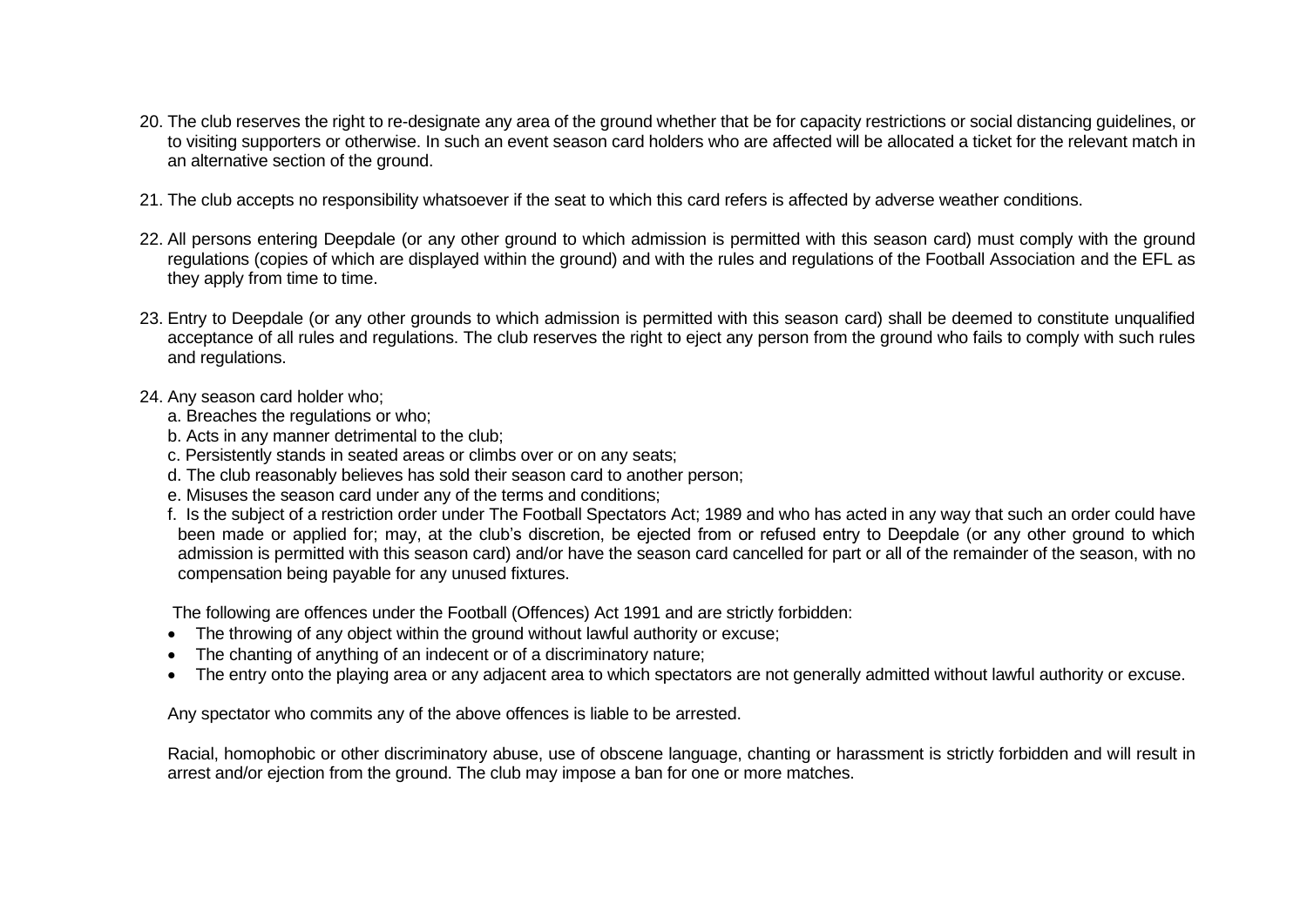- 25. The club reserves the right to amend the conditions of issue of season cards without prior notification. The club's decision on all matters relating to admission to Deepdale or to these conditions shall be accepted as final and binding.
- 26. No person may bring into the ground or use within the ground any equipment, which is capable of recording or transmitting (by digital or other means) any audio, visual or audio-visual material or any information or data in relation to any match, or the ground.
- 27. Mobile telephones are permitted within the ground, provided that they are used for personal and private use only.
- 28. By entering the ground, all persons are acknowledging that photographic images and/or audio, visual and/or audio-visual recordings and/or feeds (and/or stills taken therefrom ) may be taken of them and may also be used, by way of example and without limitation, in televised coverage of the game and/or for promotional, training, editorial or marketing purposes by the club, the EFL or others (including commercial partners and accredited media organisations) and entry into the ground constitutes consent to such use. You further acknowledge that photographic images and/or audio, visual and/or audio-visual recordings and/or feeds (and/or stills taken therefrom) may be used (by the club or by a third party, such as a law enforcement body) to identify you as an individual, where permitted by data protection laws, for the purposes of preventing or detecting crime, or any breach of these Ground Regulations. Information about the club's use of your personal data will be brought to your attention by the club (see for example any applicable privacy policy, signage and/or other forms of announcement in or around the ground). For further information please contact the club.
- 29. The club excludes to the maximum extent permitted by law any liability for loss, injury or damage to persons/property in or around the ground provided that nothing shall limit or exclude the liability of the club for fraud, fraudulent misrepresentation or death or personal injury caused by its negligence.
- 30. Deepdale is a no smoking stadium, anybody caught smoking or using vaping devices within the stadium, concourses or toilet facilities will be asked to leave. There is a half-time facility available for supporters sat in the Sir Tom Finney Stand or Alan Kelly Town End who wish to smoke/vape in an open and safe environment.
- 31. Approved forms of identification must be shown when purchasing any concessionary season card. Acceptable forms of ID for proof of age are as follows: passport, birth certificate or photo driving licence.
- 32. To receive the senior citizen price band, you must be at least 65-years-old on 30<sup>th</sup> July 2022.
- 33. To receive the young adult price band, you must be aged 19, 20, 21, 22, 23 or 24 on 30<sup>th</sup> July 2022.
- 34. To receive the junior price band, you must be aged  $11,12,13,14,15,16,17$  or 18-years-old on  $30<sup>th</sup>$  July 2022.